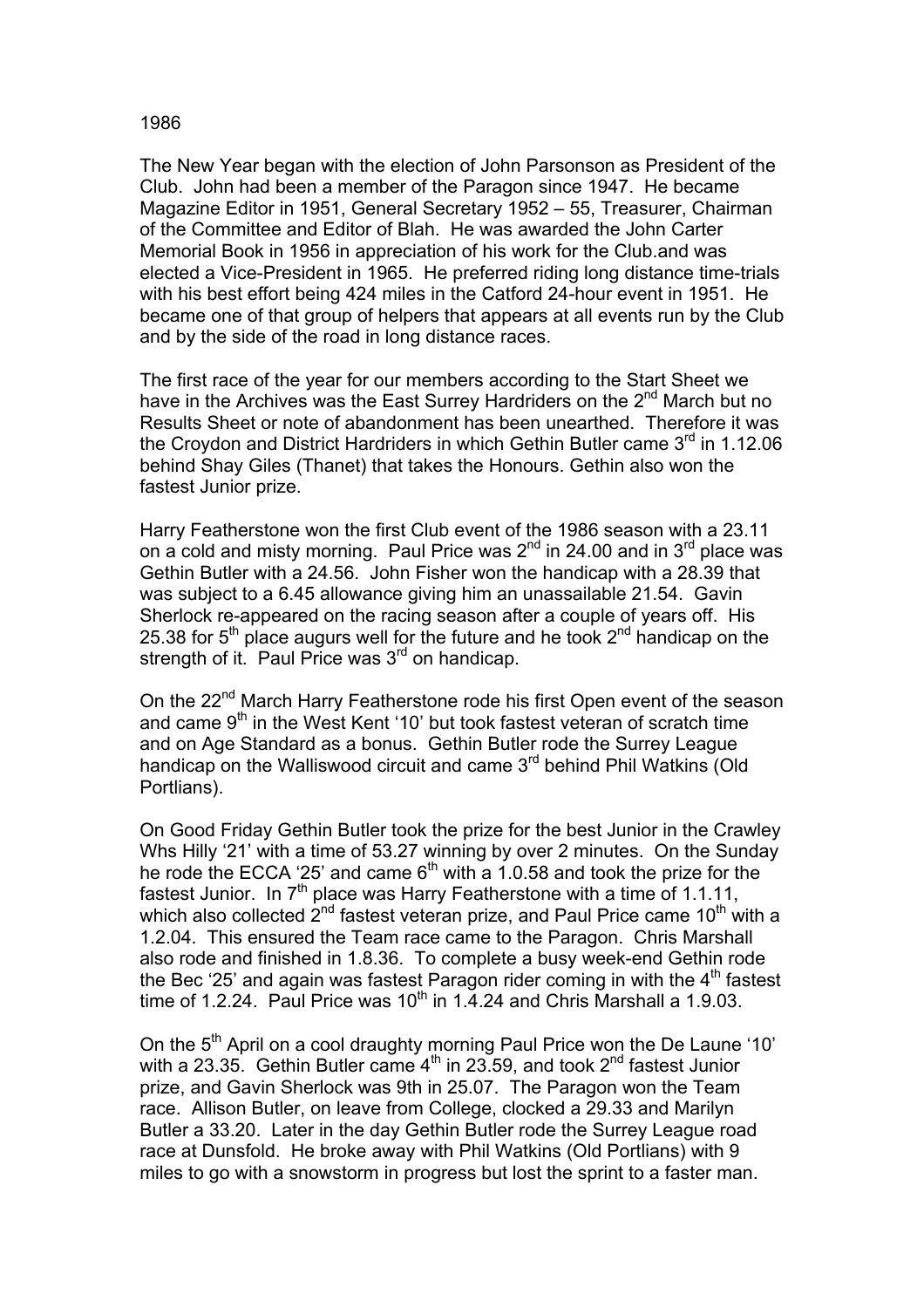Paul Price finished in  $14<sup>th</sup>$  place; Dave Hayward was  $35<sup>th</sup>$  and John Fisher  $36<sup>th</sup>$ .

The next morning in the Jim Fox '25' the results of those exertions in adverse conditions really struck home. Gethin Butler took 1.3.08 to get round and Chris Marshall had second fastest time with 1.9.21. Gavin Sherlock and Paul Price found absolutely no go at all and toured round in 1.13.21 and 1.14.20 respectively. Gethin won the handicap by 13 seconds from Chris Marshall. Harry Featherstone went down to the New Forest for the Bournemouth Whs '25' and duly picked up the fastest on Age Standard prize. He only had  $2^{nd}$  on scratch time with as 58.51.

The week-end of the  $12<sup>th</sup>$  and  $13<sup>th</sup>$  April was well up to the standard of the 1986 spring i.e. rain, sleet and the occasional flurries of snow! Paul Price came 7<sup>th</sup> in a Surrey League race. Gethin and Allison Butler rode the Kingston Phoenix '10' with Gethin taking  $7<sup>th</sup>$  place and the prize for the fastest Junior in 23.25 whilst Allison took the fastest lady prize with a 29.42. Dave Hayward had a great try for a win in the afternoon Surrey League handicap road race. He was caught just half a mile from the Finish after being away for over 20 miles. Dave eventually came 5<sup>th</sup>. Gethin Butler finished 9<sup>th</sup> but Paul Price had two punctures and retired.

The next morning the SCCU '25' was held but freezing fog put off many riders. Of the 82 entrants only 44 bothered the Finish timekeeper. Gethin hammered round in 1.2.31 to tie for 2<sup>nd</sup> place with Keith Butler. Not our one but the youngster in the Bec CC. Chris Marshall also finished but in 1.7.54. In the Surrey League road race for 3<sup>rd</sup> category riders on Sunday morning Paul price came  $\vec{\tau}^{\text{th}}$  with John Fisher and Dave Hayward finishing behind the main bunch. Ray Puttick finished 15<sup>th</sup> in the afternoon race for  $2<sup>nd</sup>$  category riders.

The Paragon had six riders entered in the Balham '10' on the 19<sup>th</sup> April. Fastest of our riders was Paul Price 15<sup>th</sup> with a 23.16, Harry Featherstone, 21<sup>st</sup>, was next on 23.30, then Gethin Butler 23.53, Dave Hayward 25.06, Allison Butler 28.51 and Marilyn Butler 30.29.

Sunday morning proved to be yet another miserable day of rain and subsequent punctures. Harry Featherstone managed a 58.37 in the Basildon '25' riding the last mile with a 'flat'. Jack Platts got round in 1.2.19 and was equally unimpressed with the weather. Gethin Butler and Paul Price rode the South Eastern RC 28-mile 2-up race and finished in  $4<sup>th</sup>$  place with a 1.8.53. Chris Marshall rode with Dave Hayward and they took 1.14.06. Marilyn and Allison Butler competed in the shorter 22-mile event taking 1.10.40. They were delayed when Marilyn punctured and lost the Ladies prize by just 5 seconds.

The June 'Blah' was not a happy issue. Three obituaries are not the best way to start a chronicle of the Club's business. Don Corry, father of Peter, joined the Paragon in 1947 after his demobilisation from the Army. Before the War he had been in the Sydenham Whs and was a school-mate of Pete Kitchiner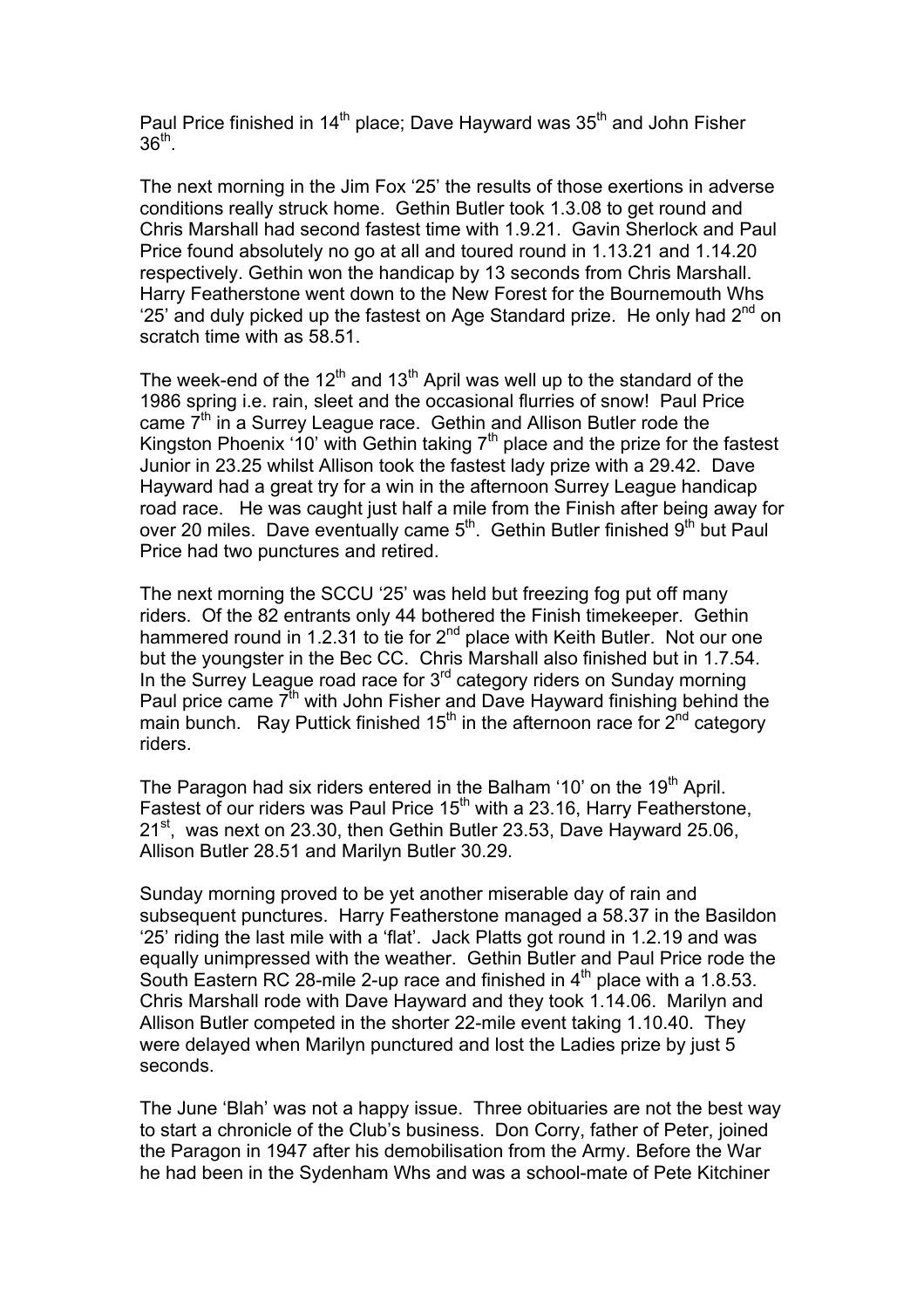with whom he rode tandem events. Don's best times were 1.3.45 for 25 miles, 1.18.53 for 30, 2.9.43 for 50, 4.44.42 for 100 and 243.5 for the 12 hours. He worked as a lift engineer and in 1966 he had a serious accident that cost him his left arm, which for a left-handed man meant he had to relearn all his handling skills. This did not stop him attending all the Club's social events and be out at as many races as possible with Mary, his wife, driving.

Sid Mitchell joined the Paragon in 1936 and soon became involved in all the Club's activities. In 1947 his business took him away but when he moved back to Croydon he rejoined the Club and was soon on the Committee and Editor of 'Blah'. He became General Secretary in 1977. Health reasons prevented him continuing in this post but he continued with the production and distribution of 'Blah'. He lost his leg and had to learn to walk with an artificial one but this never reduced his interest in the Club or his aptitude for Darts.

Eric Mason was the last of the original members of the Streatham Rovers who amalgamated with the Paragon in 1921. He became friends with Frank and Monty Southall and it is interesting to note that in early races he beat both of them. He also rode tandem with Frank and they did a 2.6.08 '50' which was extremely fast by the standard of the day and the roads they had to ride on. During the War Eric's work took him to Sittingbourne where his company remained when peace was restored. However he remained a loyal member of the Club for all that time.

Gethin Butler finished  $3<sup>rd</sup>$  with a 22. 44 in the Southboro' event on the 26<sup>th</sup> April, he broke the Club Junior '10' Record and he took  $2^{nd}$  prize on handicap as well. Harry Featherstone came 2<sup>nd</sup> with a 22.35 and with Dave Hayward putting in a personal best of 24.49 the Paragon won the Team race. Paul Price came 8<sup>th</sup> in the Tooting Sporting '42' with a 1.48.25. Harry Featherstone clocked a 58.03 for  $7<sup>th</sup>$  place in the Viking '25' and  $2<sup>nd</sup>$  on Age Standard. Gethin improved the Junior Record again with a 58.37 to finish  $9<sup>th</sup>$  and Jack Platts came in with a 1.3.43. Again it could not have been a pleasant morning as 37 riders from the 100 entrants failed to start.

On the  $4<sup>th</sup>$  May Harry Featherstone made  $2<sup>nd</sup>$  fastest time and  $2<sup>nd</sup>$  on Age Standard with a 59.14 in the Hillingdon '25' whilst Gethin won the Junior section with a 58.42.

Heavy clouds, drizzle and strong winds slowed the riders for the Club '10' on the  $10^{th}$  May. Harry Featherstone beat Gethin Butler into  $2^{nd}$  place with a 22.41 to Gethin's  $22.48$ . Dave Hayward finished in  $3<sup>rd</sup>$  place with a 24.11 yet Chris Marshall came in with a personal best of 24.36. Allison Butler, 21.51, took the handicap by improving on her best this year by some two minutes. In  $2^{nd}$  place came Gethin Butler, 22.18, and in  $3^{rd}$  spot was Chris Marshall 22.21 - which only goes to prove that the Handicap Committee expected Chris' improved speed.

Sunday was Moon Trophy day and we had six riders on the card. Gethin Butler turned the tables on Harry Featherstone by producing the fastest time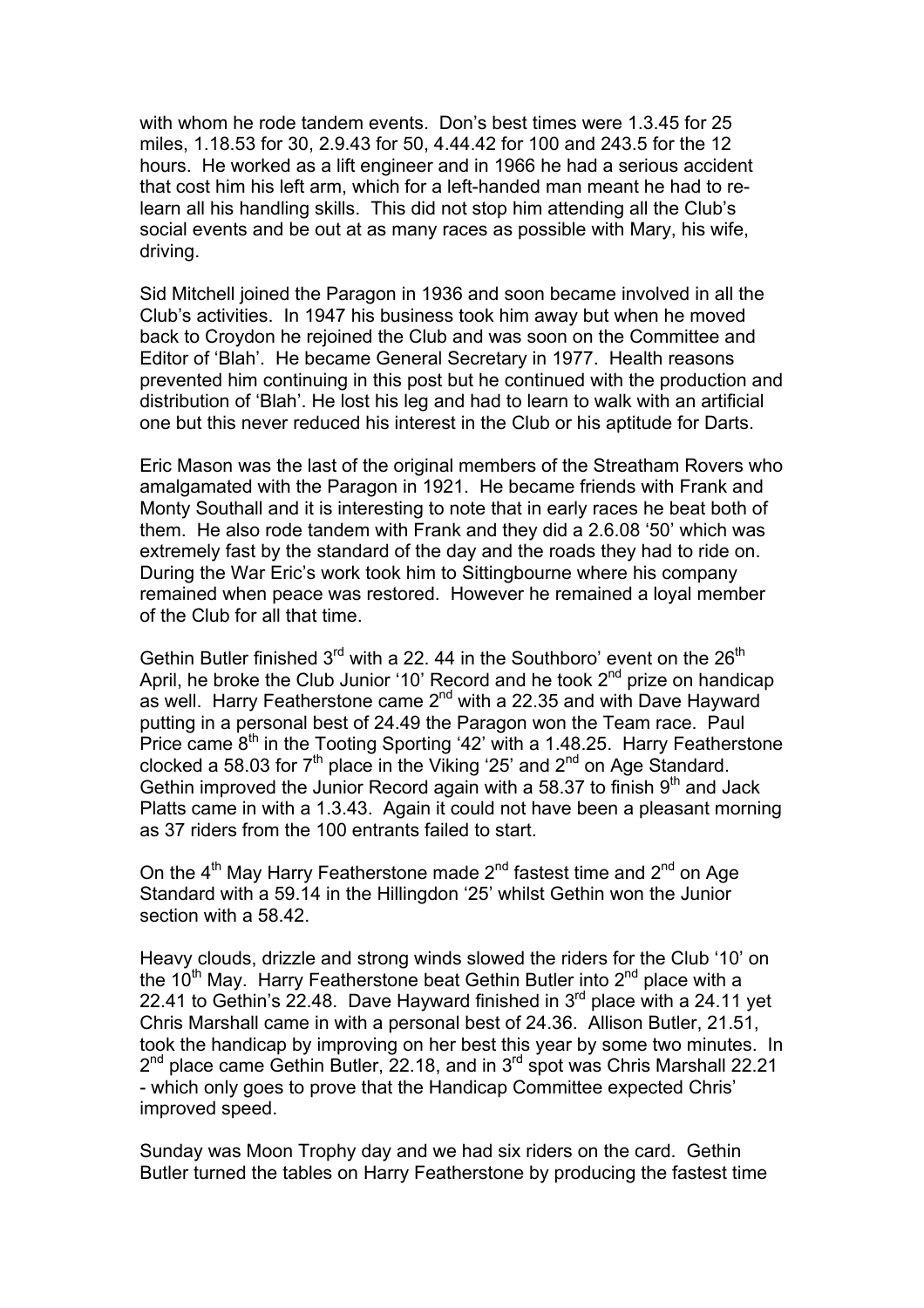of the morning of 59.58 whilst Harry 'only' managed a 1.0.21. Jack Platts, Dave Hayward and Chris Marshall all finished in the 1.5 bracket their seconds being 11, 49 and 59 respectively. In Handicap terms Gethin was only in 3<sup>rd</sup> place with a nett 58.58, Chris came  $5<sup>th</sup>$ , 59.59, Dave  $6<sup>th</sup>$ , 1.0.09 and Harry  $7<sup>th</sup>$ , 1.0.21. The Paragon was second team on handicap times behind the Anerley by 54 seconds but Chris, Harry and Jack won the Tankards for the Over 30s Team.

Gethin Butler took nearly a minute from the Junior 10 miles Record with a 21.48 in the SECA '10' on the 17<sup>th</sup> May to win the Senior section of the race and the fastest Junior prize as well. Chris Marshall improved yet again to a 23.51, Dave Hayward did a 24.19 and Gavin Sherlock did his best of 24.36. In the veterans section Harry Featherstone came 2<sup>nd</sup> to Shay Giles (Thanet), 21.45, with a 22.06 but he did take the best on Age Standard prize.

On the 18<sup>th</sup> May the Paragon had a team in the ECCA '50'. Harry Featherstone came 2<sup>nd</sup> in 1.57.07 just 1 minute behind Shay Giles (Thanet) and these two took  $1<sup>st</sup>$  and  $2<sup>nd</sup>$  in the veteran's section as well. Paul Price was timed in with a personal best of 2.0.59 for  $7<sup>th</sup>$  place but the surprise of the day came from Gethin Butler who crossed the line in 2.1.23 in 10<sup>th</sup> place to take same 4½ minutes from Pete Hamilton's old Junior Record. This ride earned him 3<sup>rd</sup> handicap medal. (There are no money prizes in the ECCA events). Gavin Sherlock was quite pleased with his 2.10.00 for a first time over the distance for some years. Messrs Featherstone, Price and Butler also took the Team award. Allison Butler rode the Ladies National Championship '10' on the local course but in wet, windy and miserable conditions. She was rather disappointed with her 27.39 as it was slower than her time in the last Club event on the same course.

Gethin Butler and Paul Price have been riding the Surrey League races as a means of getting themselves fit and making a thorough nuisance of themselves by making the racing hard. As a reward Gethin was placed in the Scratch group for the handicap along with the elite and 1<sup>st</sup> category riders but he still managed a  $7<sup>th</sup>$  place.

More time was carved from the Junior '25' Record when Gethin Butler crossed the line at the Southend & County event with a 56.41 for  $5<sup>th</sup>$  place. This is nearly 2 minutes faster than his ride in the Viking '25'. Chris Marshall also rode and improved to a 1.1.28. Harry Featherstone chose to ride the Polytechnic '25' at Marlow. His 58.36 gained him  $6<sup>th</sup>$  place and fastest veteran prize. Jack Platts also rode to record a 1.1. Paul Price, preferring the longer distances, came 7<sup>th</sup> in the Redmon Hilly '73'. Graham O'Sullivan made his 1986 debut with a 1.5.18 in the Redhill '25' Marilyn Butler took the fastest lady prize with a 1.18.53.

We had a team in the Maidenhead '10' on Bank Holiday Monday morning the 26<sup>th</sup> May. Gethin Butler was none too pleased to be off No.1. When he asked the Organiser why he should be No.1 the Organiser said that it was because he lived in Purley. The man had not noticed that he lived in Purley, Surrey and not Purley, Berkshire, which was just down the road from the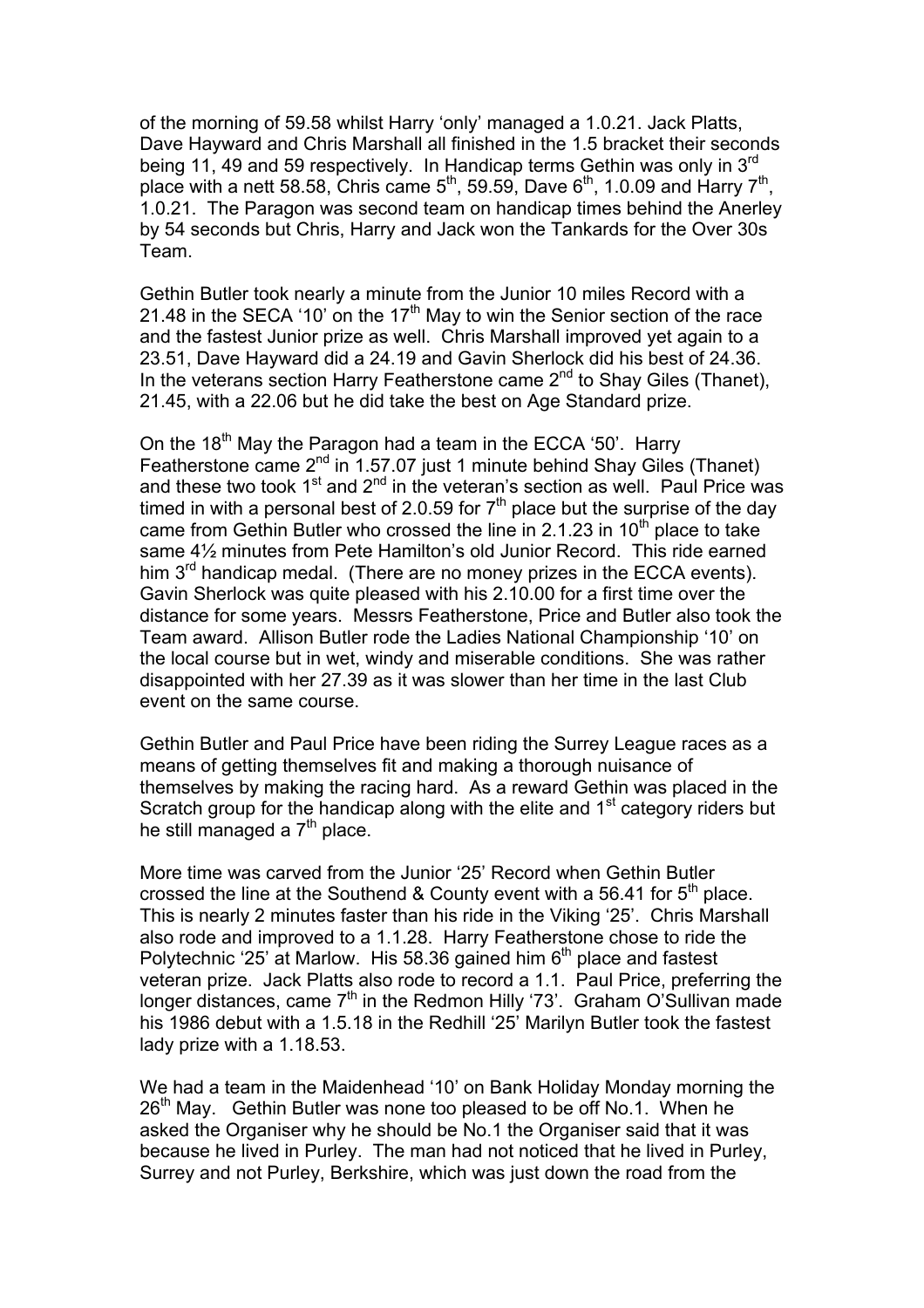Start! Anyway Gethin finished 14<sup>th</sup> with a 23.09, Gavin Sherlock did a 24.23 and Chris Marshall a 25.07.

The Paragon ran a Sponsored '10' in support of Sport Aid/Bike Aid on the 31<sup>st</sup> May using the Oxted course. Gethin Butler was fastest with a 24.24 leading Paul Price, 25.49 and Gavin Sherlock 26.06 plus 13 other including Ray Runham and Pete Corry on a Tandem, 23.27.

There were high hopes of a team win in the SCCU '50' but these were dashed when Gethin Butler punctured twice. Paul Price finished in  $7<sup>th</sup>$  place with a personal best of 2.4.53 and another best came from Gavin Sherlock with his 2.9.59. Gavin also took the Tacagni Cup for the fastest rider who had not previously beaten 2.10.0. Allison Butler clocked a 2.28.46 and Marilyn Butler a 2.40.03 but this did include time stopped by the side of the road to give Gethin a spare tubular so he could get back to the Finish.

The Paragon also missed a team race in the Surrey Road CC '25' and this time it was by just 8 seconds! Jack Platss was timed in at 1.2.43, Graham O'Sullivan at 1.2.53, Chris Marshal 1.3.18 and a personal best from Daved Hayward of 1.3.53.

Following his two punctures on the Sunday Gethin Butler had his second bit of bad luck when he was brought down whilst riding the Monday Competition at Herne Hill suffering various scrapes, bumps and bruises. It did not stop him riding the Evening '10' on Tuesday. In this he finished  $4<sup>th</sup>$  with a 26.18, behind Paul Price, 25.13, Gavin Sherlock 25.17 and Chris Marshall 26.15. Marilyn Butler also finished I n 31.27. Riding the Surrey League Evening Handicap Gethin collected his third piece of bad luck when his handlebars came loose and, after adjustment, he had a vain lone chase of the scratch group.

On Saturday  $7<sup>th</sup>$  June Gethin rode the Letchworth Velo '25' for Women and Juniors and while he produced his second best time ever of 57.30 he was beaten by just 1 second by P Legg (Abergavenny). Allison Butler rode the ladies section and finished in a season's best of 1.8.22. The two of them also collected  $2^{nd}$  Team award. The next day Gethin made up for this defeat by winning the Surrey Division Junior road raced Championship by the considerable margin of 14 minutes.

Paul Price, however, had a much better run. He went down to the New Forest to ride the New Forest 2-up 25 with Gavin Sherlock and they finished  $5<sup>th</sup>$  in 58.47. Chris Marshall rode with Dave Hayward and they came  $11<sup>th</sup>$  in 1.2.11. The following Saturday he raced in the ERRA '10' finishing in  $3<sup>rd</sup>$  place with a personal best of 22.46. Then on the Sunday he passed the time-triallists major milestone – he beat the hour for 25 miles for the first time. In the  $29<sup>th</sup>$ Whs event he clocked 59.59!

In the Club '50' Graham O'Sullivan rode his first '50' for 2 years and found the going a bit tough near the end. After catching Chris Marshall for 3 minutes he was recaught and lost 2 of those minutes in the last miles up the Worthing road. Graham finished with a 2.10.11 and Chris a 2.11.03 that also earned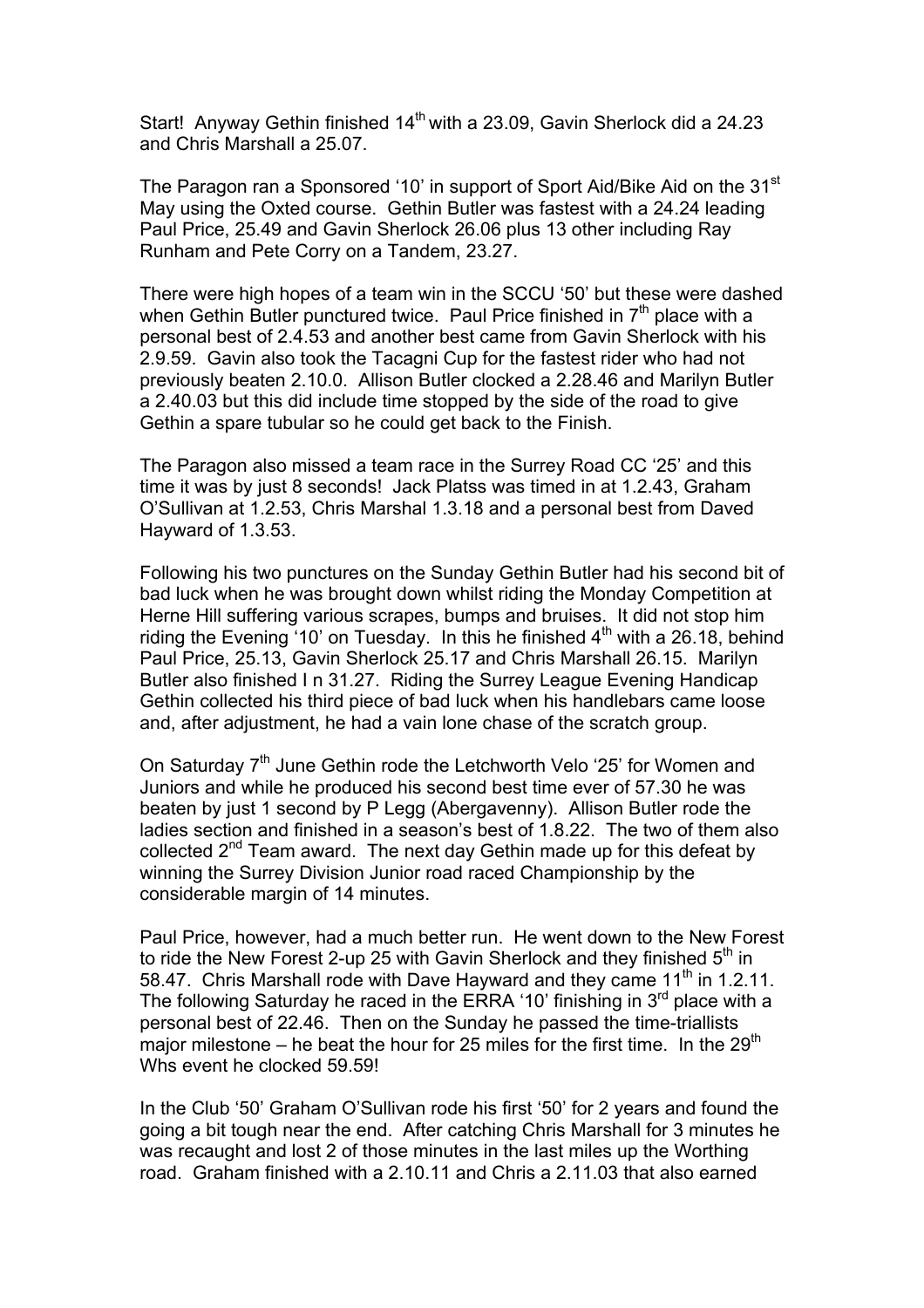him the handicap prize. Marilyn Butler came  $3<sup>rd</sup>$  with a 22.25.50. Jack Platts put up a personal best of 1.11.49 in the Essex Roads '30'.

Gethin Butler did fastest time in the Evening '10' with a 23.41 followed by Paul Price, 24.12 and Dave Hayward 25.13. On Wednesday the 11<sup>th</sup> June Paul price took Gethin Butler and Gavin Sherlock to the Fenny Stratford for the North Bucks evening '25'. All had the satisfaction of improving their times. Gethin Butler was timed in for 5<sup>th</sup> place in a new Junior Club Record of 56.34, Paul Price did 58.43 (14<sup>th</sup>) and Gavin Sherlock a 59.22 (17<sup>th</sup>).

On Saturday  $14<sup>th</sup>$  June in the SCCU Open '10' Gethin Butler was  $7<sup>th</sup>$  and our fastest in 22.36. He also took the fastest Junior award. Paul Price was  $9<sup>th</sup>$ and next Paragon rider with a personal best of 22.47, Graham O'Sullivan 23.48, Gavin Sherlock 23.56, Dave Hayward 24.13, Chris Marshall 24.29, Allison Butler 27.00, Marilyn Butler 28.20, Graham Moore 29.45 and Megan Butler with a personal best of 30.32.

In the South Eastern'25' Jack Platts finished with a 1.1.46, Graham O'Sullivan a 1.2.24 and Chris Marshall a 1.3.10. Gethin Butler went over to Marlow for the Archer '25' but managed to reach a part of the course before the marshals, as he started No.2, and he lost some time. However he still clocked a 1.0.47 but was well down the results list. Allison Butler rode the Ladies National 25 miles Championship and finished with a 1.9.02.

The Paragon held their promotion at Crystal Palace on a cold and blustery Tuesday evening  $10<sup>th</sup>$  June. Chris Lillywhite was  $1<sup>st</sup>$  with John Shand (VC D'Or)  $2^{nd}$  and Tim Stevens ( $34^{th}$  Nomads) in  $3^{rd}$  place.

Harry Featherstone came back from holiday and then took himself off to the Wednesday evening St Neots '25' on the North Road. His holiday obviously did him a power of good as he put in a personal best ride of 55.01 (a one second improvement).

The Daily Mail/ Moet & Chandon Meeting was held on the Saturday  $14<sup>th</sup>$  June on a warm and sunny afternoon. The 500m Handicap for the Stan Harrison Silver Salver went to Brian Fudge (Portsmouth) who beat Pete Green (VC D'Or) and Alistair Watson (Scottish CU) in a very tight finish. Colin Sturgess (Zenith) (son of Alan Sturgess) won the Devil-take-the-Hindmost (or Elimination race) from Tim Warriner (Southpoprt) and Victor Marland (Zenith). Rob Muzio (Haverhill) won the Robin Buchan Memorial 10-minute Pursuit in 8 minutes 54 seconds as he cleared the field! Malcolm Hill (VC Equipe) was the last to be caught and Ray Hughes (Clarence) the second last.

Dan Frost (Denmark) won the 20 laps Points race from Jan Nielsen (Denmark) and Chris Boardman (Manchester Whs). Nick Lett (Old Kent) showed us how to do Derny-paced racing beating George Dixon (Bournemouth Arrow) and Levan Pegg (Halesowen). Dan Frost won the second Elimination race from brother Ken Frost with Adrian Adgar (VC Nottingham) in 3<sup>rd</sup> place. Adrian made up for that by winning the 'Consolation' 5 miles race for those not riding the Champagne '10'. Alistair Wood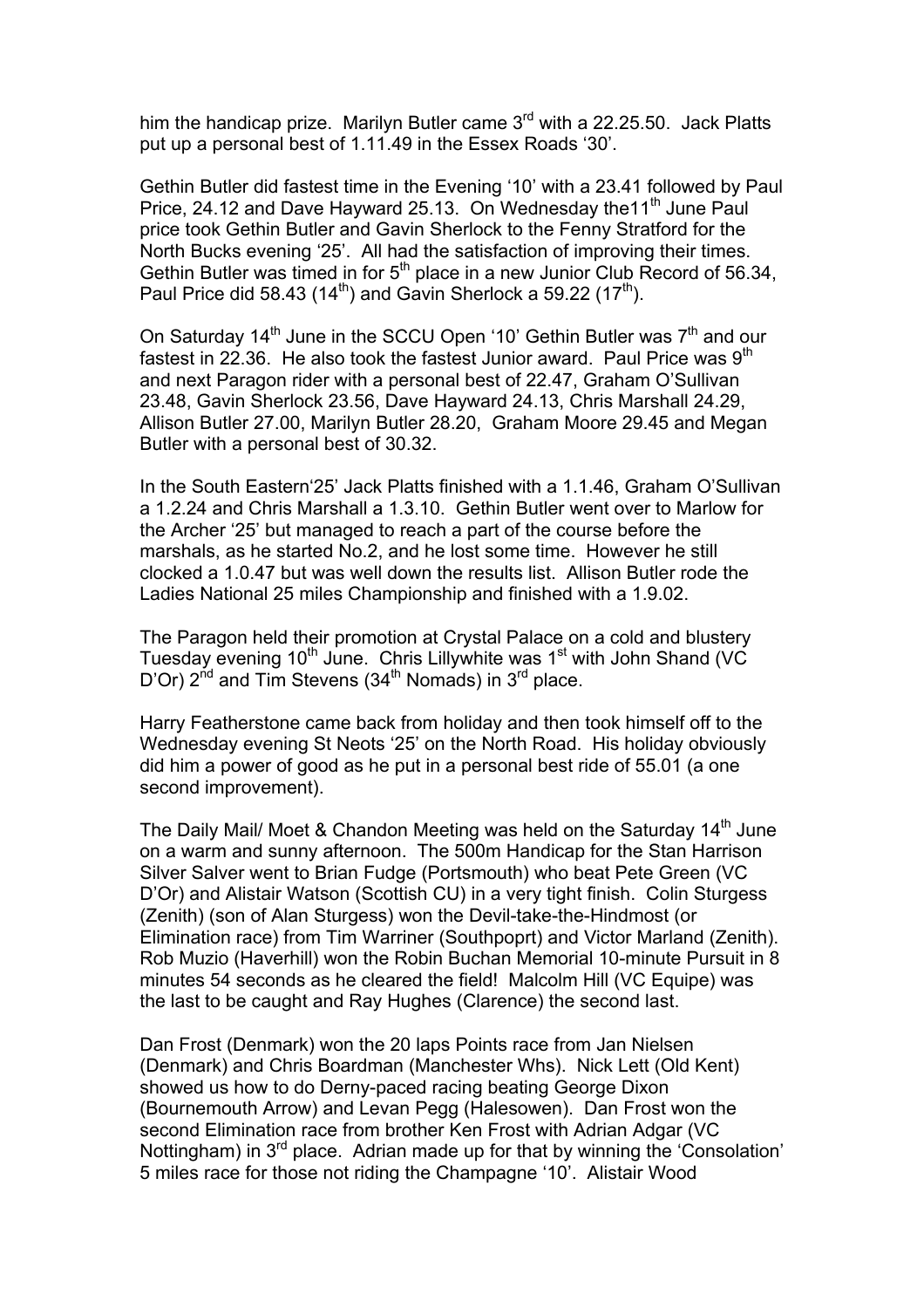(Dinnington) came  $2^{nd}$  and Michael Borman (VC Nottingham)  $3^{rd}$ . A Great Britain Pursuit Team of Gary Coltman, Chris Boardman, Jon Walshaw and a.n.other beat a Danish Team 4.50 to 4.58. Eddy Alexander (City of Edinburgh) won the Grand Prix of London Sprint from Stewart Brydan (City of Edinburgh). Dan Frost (Denmark) won the Champagne '10' from Chris Boardman (Manchester Whs) and Martin Webster (Manchester Whs) in 3rd place. Martin also took the laps prize and the time for the race was 21.33.

In the Club '10' on Saturday morning Gavin Sherlock had the best time with a 24.35. Gethin Butler came  $2^{nd}$  with 24.49 after a stop to unjam his gears. Graham O'Sullivan was 3<sup>rd</sup> in 24.59. Marilyn Butler won the handicap with a nett 22.55 from Gavin Sherlock 23.05 and Megan Butler 23.30. In the afternoon Gethin Butler made amends for this when he won the SECA '10' by 2 seconds in 22.12 and took the best junior prize as well.

The Frank Southall '50' was held on the 22<sup>nd</sup> June on the Worthing Road. Chris Marshall had the honour to be No.1 on the Start list and he spent a very lonely two hours as he finished full 10 minutes before the next rider. At 25 miles Andy Smith (Worthing Excelsior) was leading in 58.35. Gethin Butler, starting just one minute behind, was  $2^{nd}$  fastest in 59.07 whilst Harry Featherstone was 1.05 down on Smith in  $3<sup>rd</sup>$  place. Paul Price went through in 1.0.37 in  $4<sup>th</sup>$  place, Gavin Sherlock in 1.2.38 ( $8<sup>th</sup>$ ) and Chris Marshall in 1.3.08  $(11^{th})$ . Jack Platts had punctured and retired before 25 miles. At the Finish Smith had extended his lead over Gethin to 1.29 and crossed the line in 1.59.02. Harry Featherstone put in a storming second 25 closing down on Smith but was still 22 seconds too slow at the line. Therefore for the third year in succession Harry was  $2^{nd}$  and this time with a 1.59.24 to his credit. In  $3<sup>rd</sup>$  place came Gethin Butler with a personal best of 2.0.31 and with Paul Price  $5<sup>th</sup>$  in 2.4.45 the Paragon won the John Cater Shield for the Team race. Chris Marshall produced a personal best of 2.7.44 and Gavin Sherlock a 2.10.08. Jack Platts' unfortunate puncture and retirement meant the Club lost all chance of team prizes in the Surrey/Sussex veterans event incorporated in our '50'. Harry was, of course fastest veteran. The handicap went to Keith White (Epsom) with a nett 1.48.43, Jeremy Garret (Festival) with a nett 1.50.12 came  $2<sup>nd</sup>$  and B Sargeant (Catford) came  $3<sup>rd</sup>$  with 1.51.32.

On Thursday evening in the Surrey League handicap Gethin Butler was placed  $8<sup>th</sup>$ . This was some race on the Ockham circuit as the scratch group covered the 32 miles in 1.8.00, about 28 mph! Gavin Sherlock rode the Redhill '10' (23.00 limit) finishing  $6<sup>th</sup>$  with a 23.34. Dave Hayward finished with a 23.53. Then Gavin travelled to the North Road to ride the Century (59.00 limit) '25'. He made fastest time on a breezy afternoon of 59.55 and a personal best ride. Graham O'Sullivan who clocked a 1.1.39 accompanied Gavin. Ray Puttick came 3rd in the Surrey League Handicap on Saturday.

The Robin Buchan Salver '25' was promoted on the  $29<sup>th</sup>$  June and it was one by a Paragon 'old boy' Pete Hamilton (Wren Whs) in 56.39. Harry Featherstone came 2<sup>nd</sup> with a 57.42 closely followed by Pete Danckwardt (Worthing Excelsior) 57.47 and Martin Palmer (Redmon) 57.52. Paul Price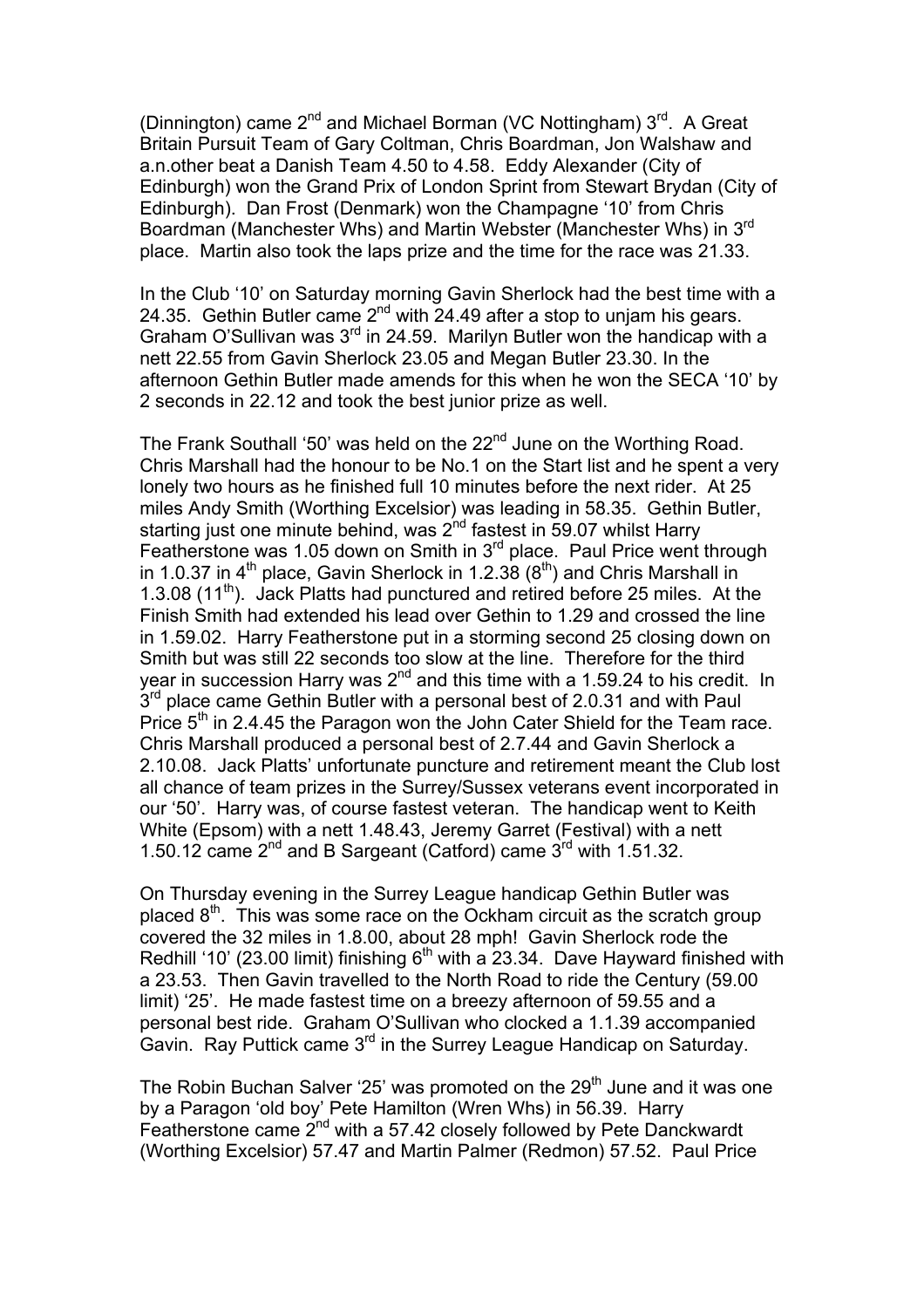came  $7<sup>th</sup>$  with a 1.0.31. T Brookes (Catford) won the Handicap from his clubmate A Waughman with Pete Danckwardt in  $3<sup>rd</sup>$  place.

The Paragon had nine riders on the Start sheet. After Harry and Paul came Gethin Butler  $12^{th}$  with a 1.1.08, feeling the effects of Thursday evening, Gavin Sherlock  $(18<sup>th</sup>)$  1.1.56, Chris Marshall  $(19<sup>th</sup>)$  1.1.58, Jack Platts 1.2.20, Dave Hayward a personal best of 1.3.13, Terry Slattery riding is first '25' for some years, 1.7.22 and Allison Butler 1.13.04. The Paragon also won the Team race.

The Tuesday evening '10' went to Gethin Butler with a 23.17 from Chris Marshall 24.19 and Dave Hayward 24.41.

In the Sussex CA '50'Paul Price came  $9<sup>th</sup>$  with a 2.6.00 and in the Surrey RCC Vets and Ladies '10' Marilyn Butler came  $5<sup>th</sup>$  with a 29.54.

Harry Featherstone took Gethin Butler up to ride the Vegetarian '25' on the North Road. Harry went a little slower than his previous foray to St Neots with a 55.36 but Gethin took more time from the Junior Record with a 55.57. Such was the class of field that this event attracted that Harry was placed 22<sup>nd</sup> and Gethin  $27<sup>th</sup>$ ! The three Butler ladies rode the SWLLCA '10' on the Holmwood course. Allison came  $6<sup>th</sup>$  with a 26.10. Marilyn did a 27.00 both of these being season's best rides and Megan produced a personal best of 29.52. Allison, having finished her exams has been riding at Herne Hill and after winning  $2$  of the races came  $2<sup>nd</sup>$  in a Ladies Omnium. Our riders in the Surrey League handicap finished well down the list. Gavin Sherlock18th, Ray Puttick 22<sup>nd</sup>, Dave Hayward 29<sup>th</sup> and Gethin Butler 32<sup>nd</sup>.

At the weekend Harry Featherstone went to the New Forest for the VTTA (Wessex) '50' but had the misfortune to puncture. He was leading at 26 miles but, even with the puncture, he still finished in 2.3.00 only 2 minutes down on the winner. Gethin Butler stayed nearer to home riding the CDCA '25'. This race was won by Pete Danckwardt (Worthing Excelsior) in 58.14. Gethin Butler came  $2^{nd}$  with a 59.00 and led the Paragon to a Team win. Jack Platts came  $6<sup>th</sup>$  with a 1.0.49 and Graham O'Sullivan  $9<sup>th</sup>$  with a 1.1.13. Jack repeated his feat of last year by taking the Anerley Trophy for the fastest veteran on Age Standard. Other Paragon times were by Terry Slattery, who improved his Open '25' time to 1.4.38, Allison Butler 1.10.47 and Marilyn Butler 1.15.15. Gavin Sherlock and Chris Marshall went to Eastbourne for a change of scenery Gavin came  $5<sup>th</sup>$  with a 1.0.32 and Chris  $8<sup>th</sup>$  with his 1.3.57. Paul Price tried the Sussex CA '100' but after a good first fifty miles blew apart and toured in for the training in 4.50.04.

The Inter-Club '10' against the Addiscombe brought out the best in our riders as per usual. Gethin Butler got the better of Harry Featherstone with a 22.04 to Harry's 22.30 but the surprise of the evening came from Gavin Sherlock who improved to a 22.46. Graham O'Sullivan and Dave Hayward both improved to 23.27 and 23.48 respectively then Jack Platts finished with a 23.55 and Chris Marshall a 24.09. Gavin Sherlock did not count for the Team as he entered late. Terry Slattery confirmed his ride in the CDCA '25' with a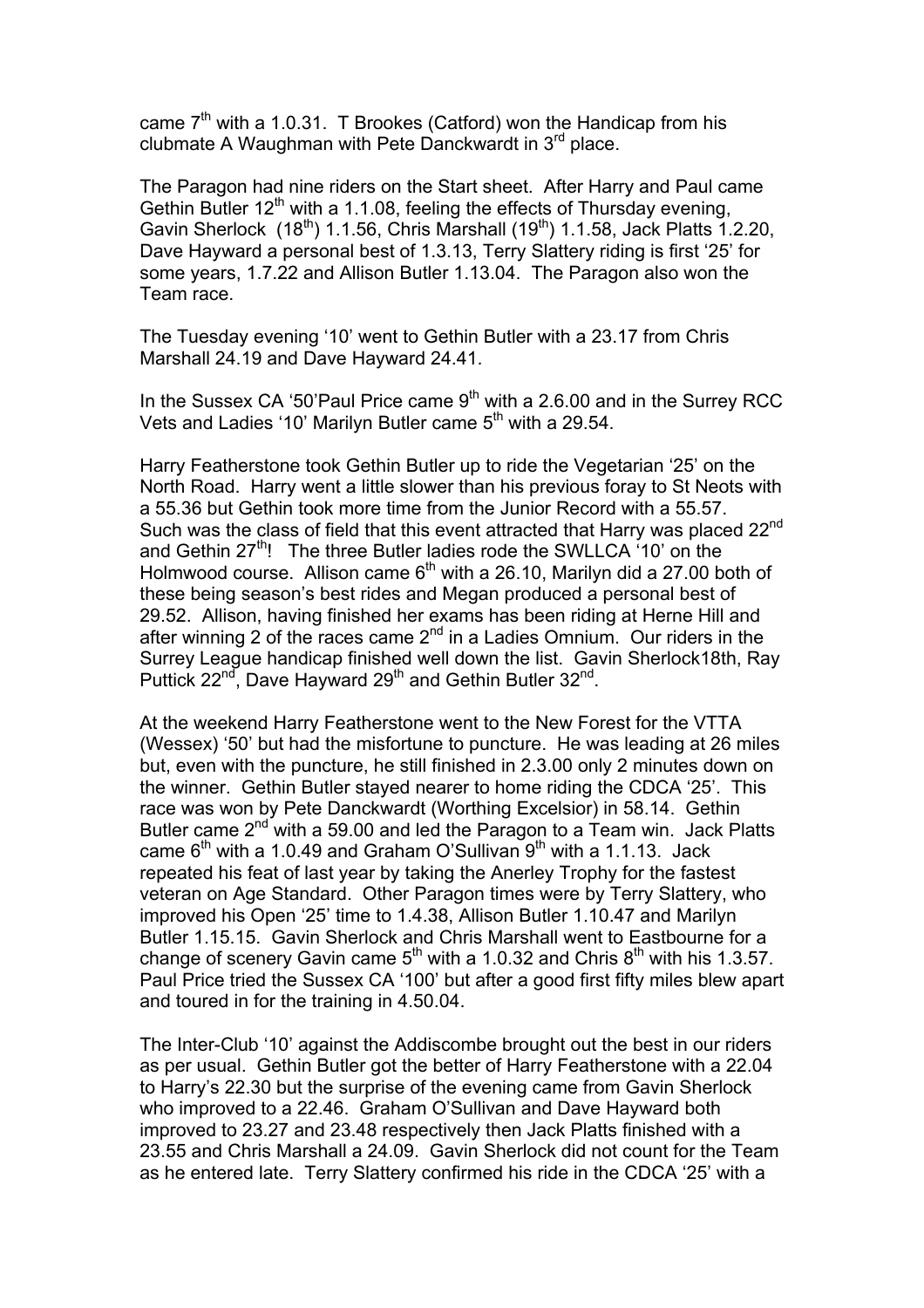24.27 and with a 4-minute allowance took the handicap award. Nick Morris did a personal best of 25.43, Allison Butler a 25.53, Vin Callanan 26.09, Graham Moore 27.32 and Megan Butler a personal best of 28.59. Megan claimed  $2^{nd}$  handicap with a nett 20.59 with Allison  $3^{rd}$  with a 21.08. The Paragon, of course, won the Team race 2.19.53 to 2.28.18.

At the weekend in the Addiscombe Open '10' Harry Featherstone turned the tables by beating Gethin Butler by 1 second with a 22.17 for  $4<sup>th</sup>$  place to Gethin's 22.18 for  $5<sup>th</sup>$ . In addition Harry took the fastest veterans prize and Gethin the fastest junior. Then with Gavin Sherlock finishing with a 22.51 for  $10<sup>th</sup>$  place the Paragon won the Team race. The next morning in the Bournemouth Jubilee '25' Gethin Butler was timed in with a new personal best and Junior Record of 55.45 for  $8<sup>th</sup>$  place and  $3<sup>rd</sup>$  handicap prize. Harry Featherstone won fastest veteran on Age Standard with his 57.05 (14<sup>th</sup>) and Graham O'Sullivan clocked a 59.34. Gavin Sherlock came 7<sup>th</sup> in the Redhill '10' with a 23.34.

On Saturday 19<sup>th</sup> July in the Surrey RCC '10' Gavin Sherlock maintained his good form by clocking 22.51 with Dave Hayward and Chris Marshall coming in with personal best performances of 23.39 and 23.41 respectively. Harry Featherstone was fastest time and fastest on Age Standard in the VTTA (Kent) over 50s '10'. He took just 21.34 for the distance. On the Sunday Harry was the fastest of the Paragon quintet in the Brighton Excelsior '25' with a 58.58 for 12<sup>th</sup> place. Jack Platts was our next fastest rider with a 1.0.36, Gethin Butler came in with a 1.0.52 after being brought down by a rider he was overtaking who lost control of his bike, Chris Marshall did a 1.1.54 and Marilyn Butler 1.12.57.

In the Charlotteville held on the  $26<sup>th</sup>$  July Gethin Butler came  $4<sup>th</sup>$  with a 22.22, Gavin Sherlock was timed in with a personal best of 22.37 for  $6<sup>th</sup>$  place and Paul Price was  $17<sup>th</sup>$  with a 23.18. The tables were turned on the Sunday in the Aylesbury '25'. This time it was Gavin Sherlock who led the team with a  $59.34$  for  $6<sup>th</sup>$  place. Gethin Butler came next in  $8<sup>th</sup>$  position with a 1.0.01 and Paul Price finished in 1.0.49 for 13<sup>th</sup> place. Gethin also took the fastest junior prize.

On Thursday evening Gethin Butler came  $2^{nd}$  in the Surrey League handicap at Ripley. Then on Saturday 2nd August he was beaten by 7 seconds in the Club '10' by Gavin Sherlock. 23.35 to 23.42. Megan Butler on 31.52 was the only other finisher. That afternoon Gethin rode the Sydenham Whs '10' and came 2nd behind Alan Rochford (Poly) 21.22 to 22.16. Gethin qualified for the fastest time in Category A and fastest under 18 rider but could only take the  $2<sup>nd</sup>$  place prize. Gavin Sherlock won the category C award with his 23.39 and Paul Price finished in 25.11.

In rather damp conditions Gethin Butler came  $4<sup>th</sup>$  in the Fareham Whs '25' with a 56.39 just 28 seconds slower than the winner Pete Danckwardt's 56.11. Paul Price was 15<sup>th</sup> with 1.0.21. Harry Featherstone and Gethin Butler went out west to ride the Swindon RC '10' on a reputedly fast course. They came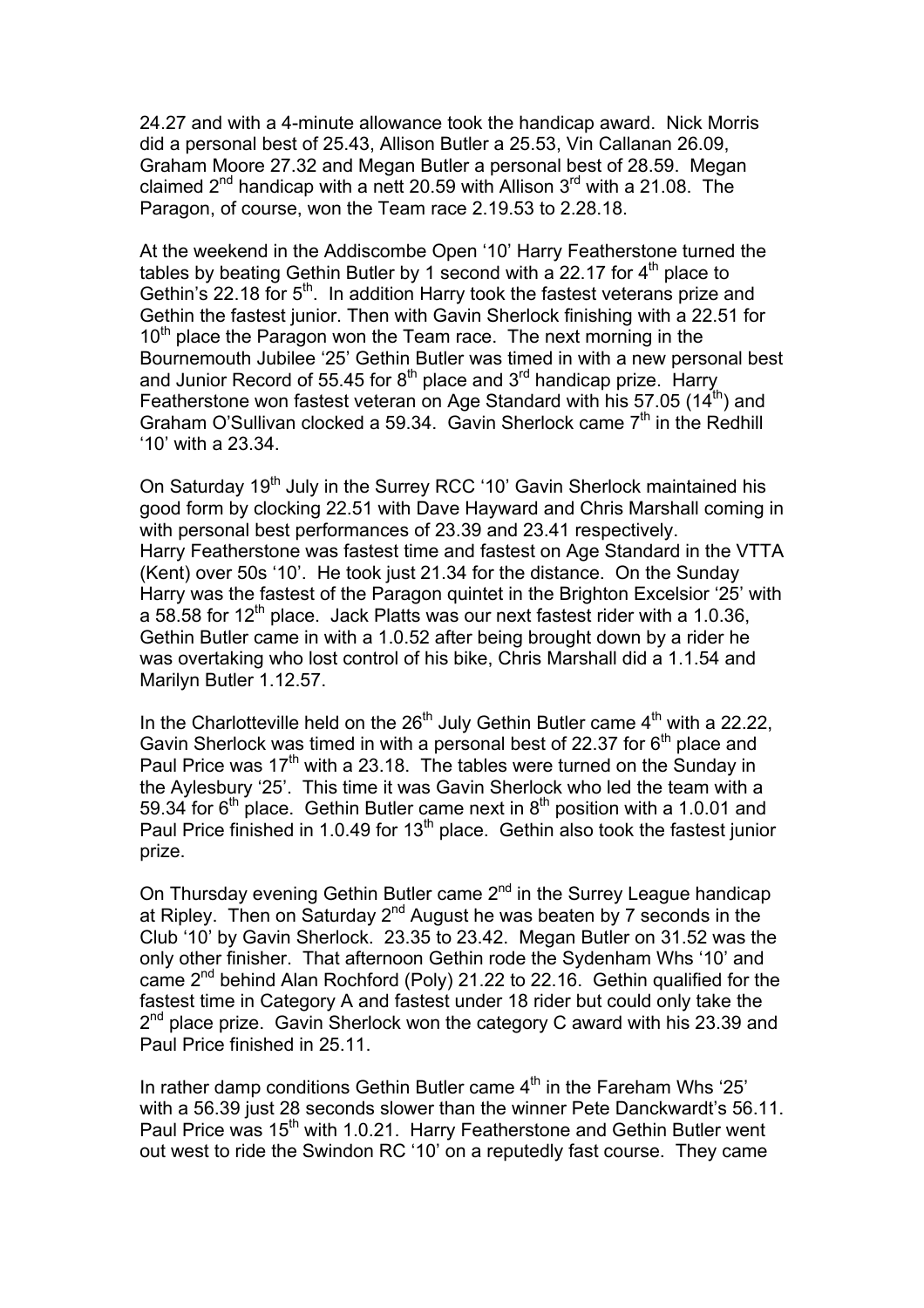home rather disappointed with times of 23.20 and 23.36 respectively and way down the finishing order. Harry came  $7<sup>th</sup>$  in the Old Portlians '10' in 22.35.

The Hemel Hempstead CC ran a double race on Saturday  $9<sup>th</sup>$  August with a Senior '10' plus a separate event for Juniors, Juveniles and Ladies. Paul Pricce came 11<sup>th</sup> in this event with a 23.05 whilst Gethin Butler rode the Junior race and won it very comfortably by 2.33 in a time of 21.48. Allison Butler also rode and finished  $8<sup>th</sup>$  fastest in 26.00. The next day Gethin Butler rode the National Junior 25 miles Championship. He finished  $10<sup>th</sup>$  with a 58.15 but some 3.55 behind the winner Chris Boardman (Manchester Whs). He was rather disappointed with this result. Harry Featherstone came 3<sup>rd</sup> on Age Standard in the VTTA (Surrey/Sussex) Group '25'. He had a plus of 13.09 but we are uncertain of his actual time.

Gavin was our fastest rider again in the Aylesbury '25' where had a personal best and had  $6<sup>th</sup>$  place. Gethin Butler was fastest Junior with his 1.0.01 and Paul Price clocked a 1.0.49. Jack Platts was well pleased with a 58.03 in the Unity '25' as it included time spent picking up his that had been shaken off by a large hole in the road.

It was Harry Featherstone's turn to break a Club Record on the  $17<sup>th</sup>$  August when, in the ECCA '100' he too 5 minutes from Robin Buchan's Record of 4.3.43 with a 3.58.50 for  $2^{nd}$  place in the race. Not many riders can boast of a sub-four hour hundred at their first try at the distance. Not surprisingly he was fastest veteran! It later transpired that this was a VTTA National Record for a 53 year old. Gethin Butler came  $4<sup>th</sup>$  in the Eastbourne Rovers '10' with a 23.55 that also took the fastest junior prize. Paul Price clocked a 24.32 for  $8<sup>th</sup>$ place and with Graham O'Sullivan in  $16<sup>th</sup>$  place with a 25.17 the Paragon won the Team race. The next day the Paragon took another Team race prize from the Eastbourne Rovers in their 25-mile event. The perpetrators of this were Jack Platts with a 1.1.52 for  $8<sup>th</sup>$  place, Graham O'Sullivan 1.2.47 and Paul Price 1.3.50.

Some excellent times were recorded in the CDCA Combine '50' that incorporated the Fryco Cup race. What a pity it was due to a Marshall going to the wrong roundabout and turning everyone short. As it was a local event times were adjusted for Club Event Championships. Gethin Butler made fastest time of 1.57.14 (2.00.14) with Gavin Sherlock on 2.4.21 (2.7.33) and Chris Marshal 2.4.51 (2.8.03). In the recent Southend & County '50' Chris Marshall improved by 7 minutes to finish in 2.0.08.

The last Club evening '10' was held on the Haxted course. Gethin Butler made fastest time with 23.55 followed by Chris Marshall, 25.23, Paul Price 26.11, and Allison Butler 28.00.

The Old Portlians '25' was held on Bank Holiday Monday 25<sup>th</sup> August and it was won by John Pritchard (Poly) in 55.21. Harry Featherstone came 8<sup>th</sup> in 59.01 whilst Gethin Butler was  $10^{th}$  in 59.46. On the following Wednesday, the  $27<sup>th</sup>$ , Gethin Butler came  $5<sup>th</sup>$  in the Spoco Sporting Courses '25' at Sawston, near Cambridge. Riding a fixed wheel he was timed in with a 57.58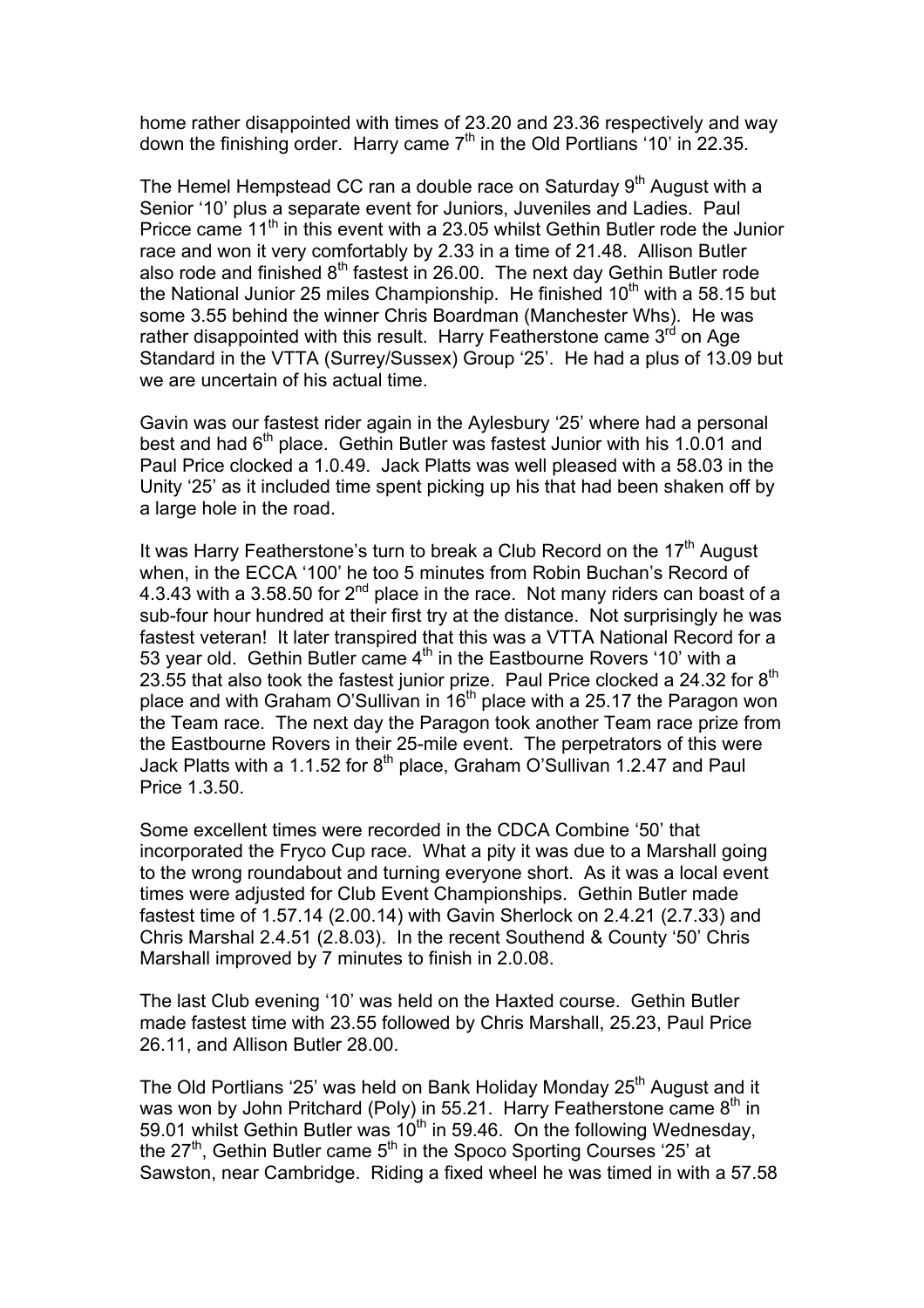and took the prize for the fastest on the single gear. Graham O'Sullivan also made the trip and came  $20<sup>th</sup>$  in 1.3.02. It must have been a hard evening as a third of the field did not start and the organiser added a special note to the Result thanking the marshals for sticking to their task.

On Saturday 6<sup>th</sup> September Gethin Butler rode the East Sussex CA '10' and came  $4<sup>th</sup>$  with a 24.11 behind Simon Barnes (Poly) who won in 22.02. Gethin did win the fastest junior award. Graham O'Sullivan was our other finisher with a 24.42. Then on the Sunday the fast men went to the New Forest for the Salisbury '25'. Ron Keeble (Wren Whs) won with a 53.38 but in  $4<sup>th</sup>$  place was Gethin Butler. His time was 54.04 and that beats Dave Lovell's old Club Senior Record of 54.40 and reduces the junior Record still further. Harry Featherstone was timed in at 55.15 for  $7<sup>th</sup>$  fastest and Chris Marshall achieved his first under-the-hour ride with a 59.16. The three of them won the Team race for the Paragon and missed the Club Team Record by 57 seconds. In the Surrey/Sussex Vets '25' Jack Platts had 3rd fastest time of 1.1.43 and had 3<sup>rd</sup> best on Age Standard.

The Result Sheet of the KCA '10' held on the 13<sup>th</sup> September thanks all the riders that started on such a foul day. Fifty-two of the 127 entrants failed to bother the Timekeeper! A Wallis (Medway Velo) was fastest with a 22.27 with Harry Featherstone just 20 seconds slower on 22.47. Gethin Butler came 5<sup>th</sup> with a 23.13 but this was only good enough for him to collect 3<sup>rd</sup> fastest junior prize. Allison Butler also rode and completed the course in 26.36. The following day for the ECCA (Clubs I-Z) '25' the weather was no better. Only 78 of the 150 entrants started. Unfortunately for the Paragon Gethin Butler was again headed by Wallis but both of them were in turn beaten by Shay Giles (Thanet). Giles finished in 53.54, Wallis 55.28 and Gethin in 56.35. Harry Featherstone came in  $6<sup>th</sup>$  fastest with a 57.37 to be  $2<sup>nd</sup>$  veteran on scratch time. Jack Platts beat the hour with a 59.57 that gave him  $19<sup>th</sup>$ position, Chris Marshall clocked a 1.0.35 and Allison Butler a 1.6.20. The Medway Velo beat us for the Team race by 12 seconds.

The Paragon had two  $2^{nd}$  places in the Rodney '10' on the  $21^{st}$  September. Gethin Butler was 2<sup>nd</sup> in the Mens, Junior and Juvenile section with a 21.43. the winner was A Williams (Gemini) on 21.35. However Gethin was also fastest Junior although he could not take that prize as well. Chris Marshall was also in this section and he finished on a 23.21. Harry Featherstone was our second 2<sup>nd</sup> place in the Ladies and Veterans section. Harry finished in 21.36 to Ron Keeble (Wren Whs) time of 20.59. Allison Butler was  $5<sup>th</sup>$  fastest lady with her 26.23.

The Redbridge '25' attracted a first class field for their end-of-season '25'. We also note that both the Rodney and the Redbridge state on their Start and Result sheets that their event took place on the 21<sup>st</sup> September! Our research shows that the Rodney CC was a day adrift in their reckoning. John Pritchard (Poly) won the Redbridge event in 52.46. Gethin Butler was back in  $8<sup>th</sup>$  place with  $a$  55.30, Harry Featherstone was back in 16<sup>th</sup> place with his 57.02, Jack Platts was only 40<sup>th</sup> on a 59.01 and Chris Marshall was way back in 56<sup>th</sup> place with a 1.0.02! It is a sobering thought that even with these times the Paragon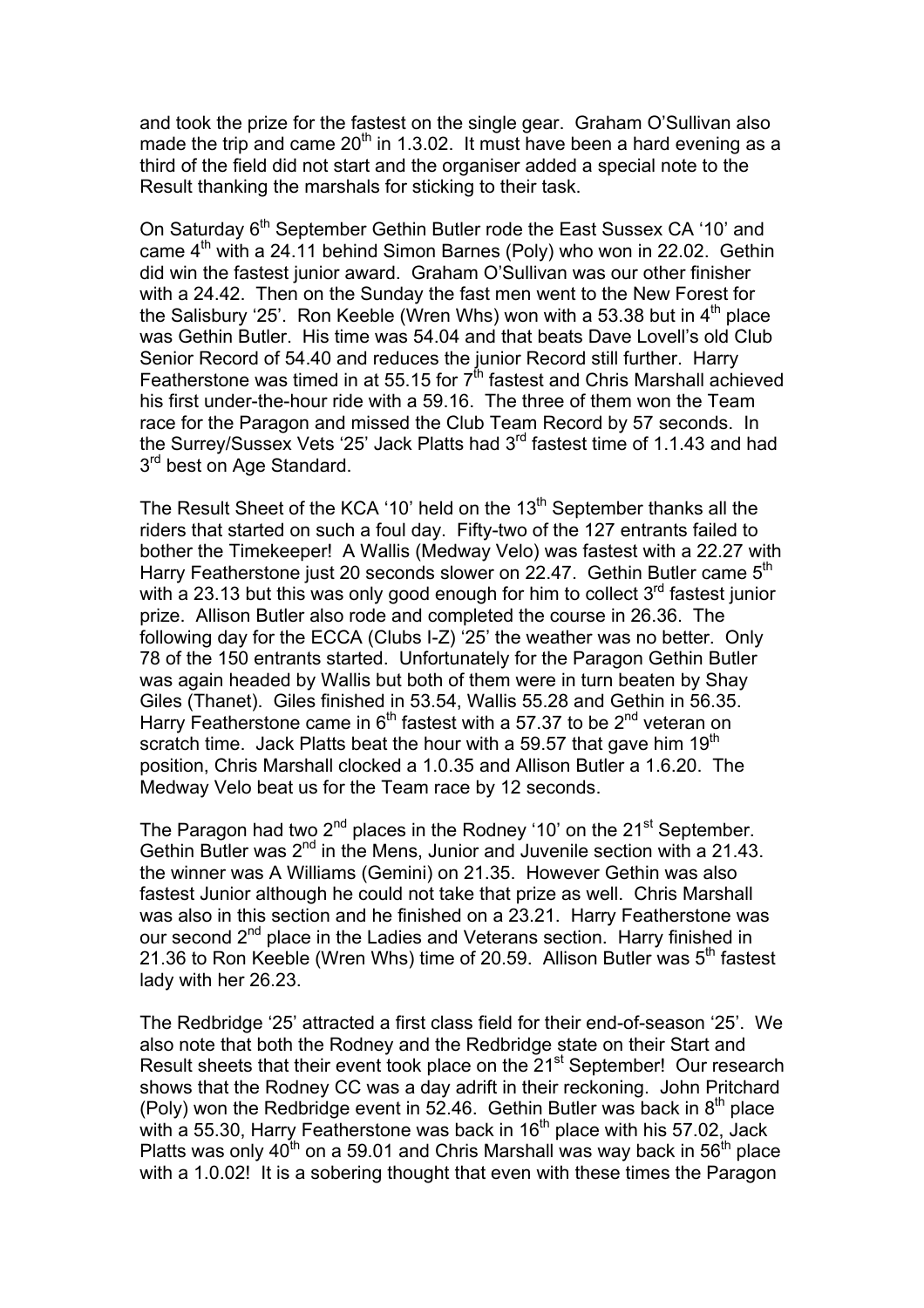was nearly 10 minutes adrift for the Team race! Allison Butler rode the Ladies race and achieved her best time for the season with a 1.5.09 that gave her 11<sup>th</sup> fastest time.

On the same afternoon the Club Track Championships were held. Gethin Butler won the Bert Chapman Cup for the 4000m pursuit, the AEU Cup for the 500m Sprint, the Ravensbourne Cup for the 5 miles and the Colget Cup for the Points race. Dave Hayward collected the Frank Burton Cup for the 500 Handicap. Gethin Butler won the Club Track Championship.

The De Laune '10' on the  $27<sup>th</sup>$  September proved to be a fine afternoon for racing. John Pritchard (Poly) won the Seniors/Juniors and Juvenile event with a 20.29. Gethin Butler was  $6<sup>th</sup>$  with a 21.49. He also claimed 2<sup>nd</sup> prize in the Junior section being beaten, again, by the Wallis man from the Medway Velo this time by just 6 seconds. Harry Featherstone also had a  $2^{nd}$  place. This time to Shay Giles (Thanet) whose 21.01 was just 8 seconds too good for Harry. Harry's 21.09 was not only his personal best ride for the distance but it also established a new VTTA National Age record for a 54 year old.

Harry Featherstone and Gethin Butler rode the Viking '50' on the 28<sup>th</sup> September and with Harry having start number 105 and Gethin number 107 this was going to be some chase. Harry reached the first turn at 12 miles in 28.40 but Gethin had closed in by 30 seconds to turn in 28.10. By the second turn (36 miles) Harry had fought back and he was timed through in 1.20.53 whilst Gethin, although still faster, took 1.20.44. On the way back Harry continued his relentless pace to cross the line in 1.54.38 for  $7<sup>th</sup>$  place. Gethin however had given his all and 'blew' in a big way. He reached the line in 2.5.11. Harry also had to give best in the Veterans Result as Vic Gibbons, one time BBAR winner, finished with a 2.0.37 to give him a plus on Age Standard of 43 13 whilst Harry had 'only' 37.28! The race winner was Pete Hamilton (Wren Whs) with a 1.48.20.

The destinations of the Junior and Juvenile Time Trial Championships were desided on Saturday 4<sup>th</sup> October. Gethin Butler completed his 15 miles in 35.31 to break Pete Hamilton's record that has stood since 1969 by 24 seconds. Gethin, thereby, takes the AE (Ben) Davis Plaque for the Junior Championship. Megan Butler completed her 15 miles in 48.44 and takes the Aubrey Hill Shield for the Juvenile Championship. Harry Featherstone took  $3<sup>rd</sup>$  place in the CC Bexley '10' with a 22.08 and took the prize for the best on Age Standard.

On the 5<sup>th</sup> October Len's '10' was run on a misty morning on a new Polhill course. Harry Featherstone cam e 3<sup>rd</sup> in 23.17 putting Gethin Butler into 5<sup>th</sup> place, 23.22, but Gethin did collect best junior prize. Simon McNamara rode his first race ever and got round in 28.18 and took the prize for the best novice. Raham Moore finished in 30.26.

In the afternoon Gethin Butler won the Club Hill Climb on Ranmore Common in 3.50. Graham O'Sullivan was  $2^{nd}$  on his work bike with 4.42 and Graham Moore rode up steadily in 6.22 for  $3<sup>rd</sup>$  place.